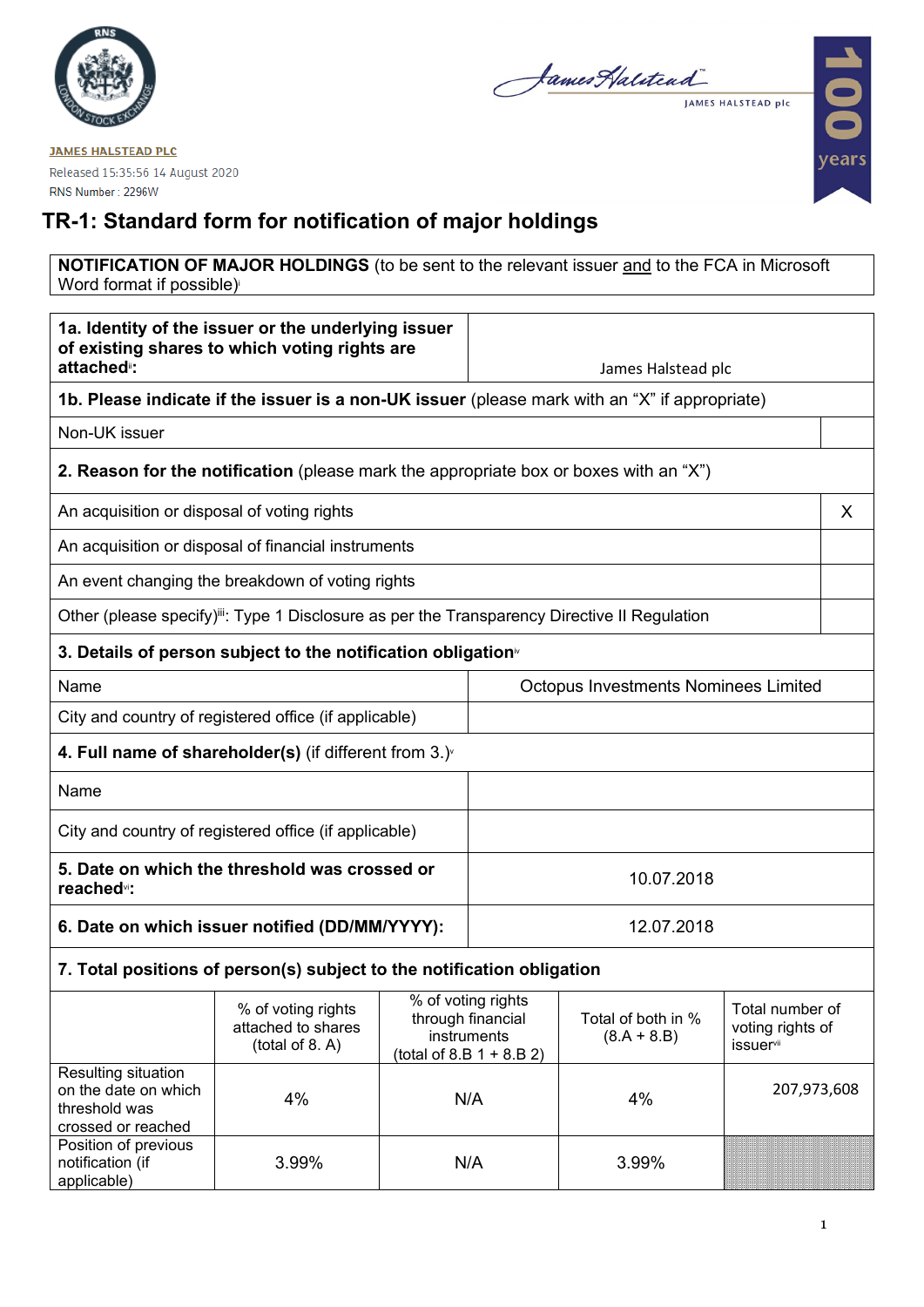## **8. Notified details of the resulting situation on the date on which the threshold was crossed or reached**viii

## **A: Voting rights attached to shares**

| Class/type of<br>shares | Number of voting rightsix                                     |                                                                       | % of voting rights                                            |                                                                       |
|-------------------------|---------------------------------------------------------------|-----------------------------------------------------------------------|---------------------------------------------------------------|-----------------------------------------------------------------------|
| ISIN code (if possible) | <b>Direct</b><br>(Art 9 of Directive<br>2004/109/EC) (DTR5.1) | <b>Indirect</b><br>(Art 10 of Directive<br>2004/109/EC)<br>(DTR5.2.1) | <b>Direct</b><br>(Art 9 of Directive<br>2004/109/EC) (DTR5.1) | <b>Indirect</b><br>(Art 10 of Directive<br>2004/109/EC)<br>(DTR5.2.1) |
| GB00B0LS8535            |                                                               | 8,311,688                                                             |                                                               | 4%                                                                    |
|                         |                                                               |                                                                       |                                                               |                                                                       |
| <b>SUBTOTAL 8. A</b>    |                                                               | 8,311,688                                                             | 4%                                                            |                                                                       |

| B 1: Financial Instruments according to Art. 13(1)(a) of Directive 2004/109/EC (DTR5.3.1.1 (a)) |                               |                                         |                                                                                                        |                    |
|-------------------------------------------------------------------------------------------------|-------------------------------|-----------------------------------------|--------------------------------------------------------------------------------------------------------|--------------------|
| <b>Type of financial</b><br>instrument                                                          | <b>Expiration</b><br>$date^x$ | Exercise/<br><b>Conversion Periodxi</b> | <b>Number of voting rights</b><br>that may be acquired if<br>the instrument is<br>exercised/converted. | % of voting rights |
|                                                                                                 |                               |                                         |                                                                                                        |                    |
|                                                                                                 |                               |                                         |                                                                                                        |                    |
|                                                                                                 |                               | <b>SUBTOTAL 8. B 1</b>                  |                                                                                                        |                    |

| 2004/109/EC (DTR5.3.1.1 (b))           |                               |                                             | B 2: Financial Instruments with similar economic effect according to Art. 13(1)(b) of Directive |                            |                    |
|----------------------------------------|-------------------------------|---------------------------------------------|-------------------------------------------------------------------------------------------------|----------------------------|--------------------|
| <b>Type of financial</b><br>instrument | <b>Expiration</b><br>$date^x$ | Exercise/<br><b>Conversion</b><br>Period xi | <b>Physical or</b><br>cash<br><b>settlement</b> xii                                             | Number of<br>voting rights | % of voting rights |
|                                        |                               |                                             | <b>SUBTOTAL</b><br>8.B.2                                                                        |                            |                    |